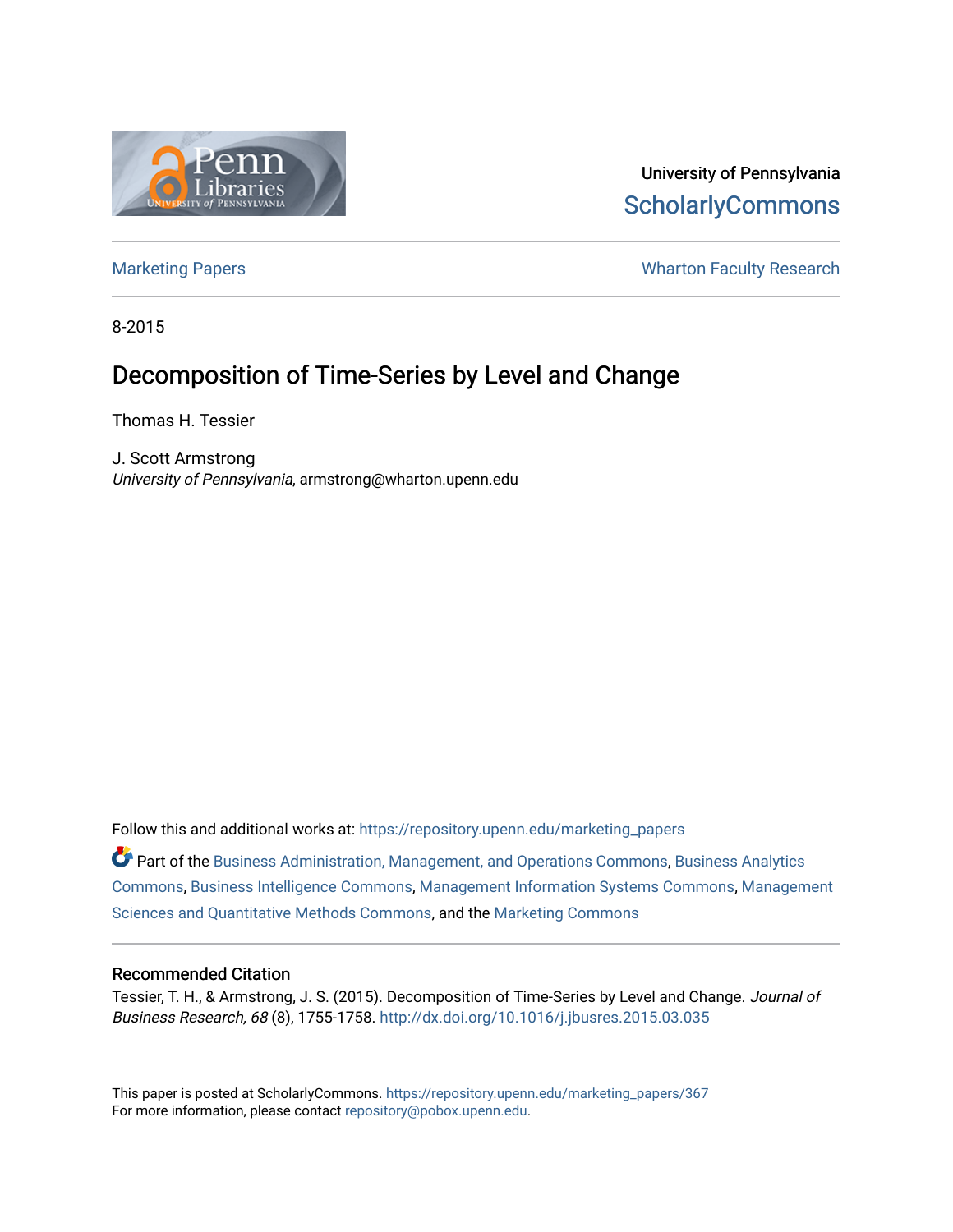# Decomposition of Time-Series by Level and Change

# **Abstract**

This article examines whether decomposing time series data into two parts – level and change – produces forecasts that are more accurate than those from forecasting the aggregate directly. Prior research found that, in general, decomposition reduced forecasting errors by 35%. An earlier study on decomposition into level and change found a forecast error reduction of 23%. The current study found that nowcasts consisting of a simple average of estimates from preliminary surveys and econometric models of the U.S. lodging market, improved the accuracy of final estimates of levels. Forecasts of change from an econometric model and the improved nowcasts reduced forecast errors by 29% when compared to direct forecasts of the aggregate. Forecasts of change from an extrapolation model and the improved nowcasts reduced forecast errors by 45%. On average then, the error reduction for this study was 37%.

# Keywords

accuracy, a priori analysis, conditional regression, nowcasting

# **Disciplines**

Business | Business Administration, Management, and Operations | Business Analytics | Business Intelligence | Management Information Systems | Management Sciences and Quantitative Methods | Marketing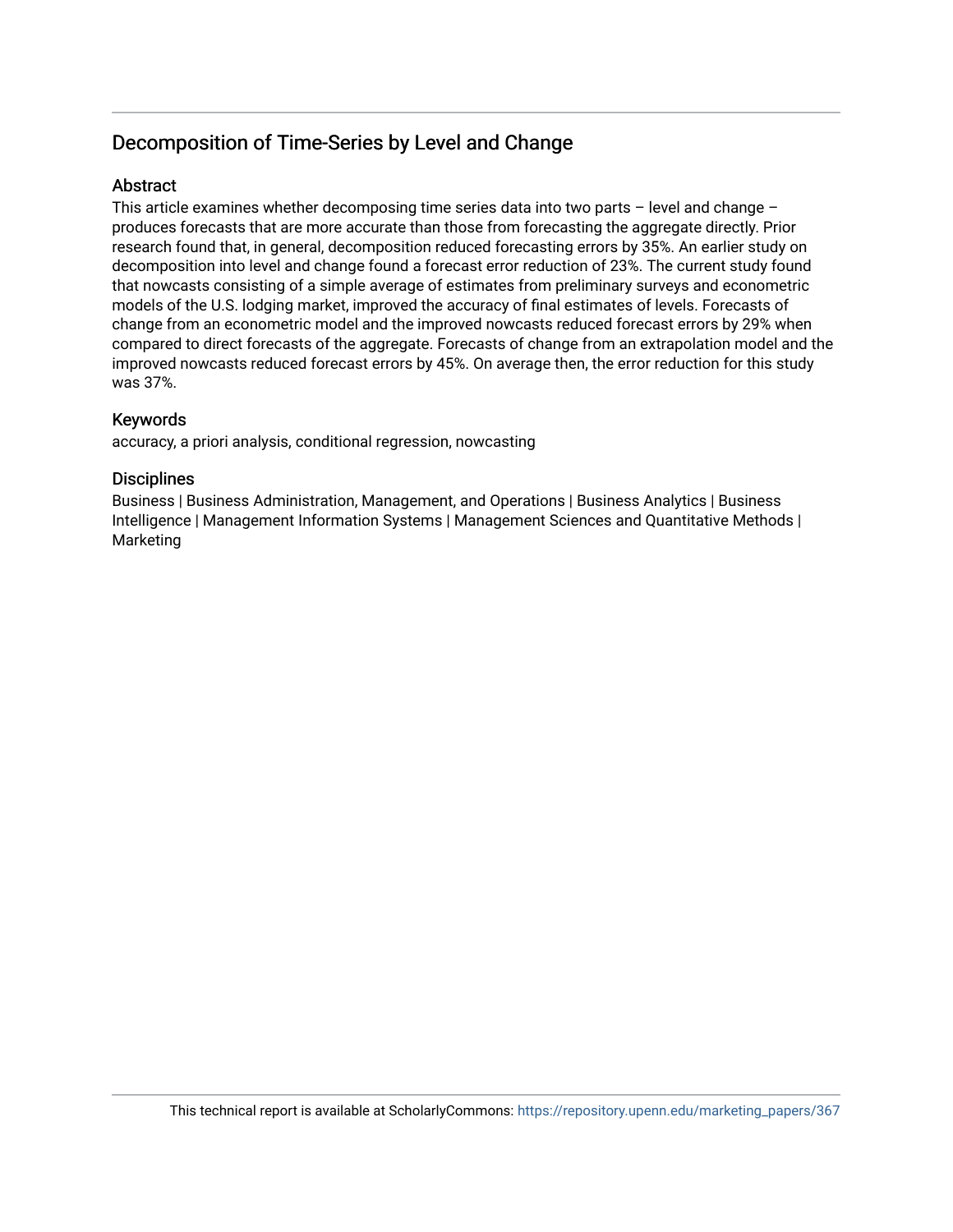#### **Decomposition of Time-Series by Level and Change**

Thomas H. Tessier, CFO, eCycle, Inc., 1800 North 12<sup>th</sup> Street, Reading, PA 19604 [ttessier@ecycle.com](mailto:ttessier@ecycle.com)

J. Scott Armstrong, The Wharton School, University of Pennsylvania, Philadelphia, PA and Ehrenberg-Bass Institute, Adelaide, Australia Armstrong@Wharton.upenn.edu March 4, 2015-R84

Forthcoming in the *Journal of Business Research,*subject to revisions

#### **Abstract**

This article examines whether decomposing time series data into two parts—level and change—produces forecasts that are more accurate than those from forecasting the aggregate directly. Prior research found that, in general, decomposition reduces forecasting errors by 35 percent. An earlier study on decomposition into level and change found a forecast error reduction of 23 percent. The current study found that nowcasts consisting of a simple average of estimates from preliminary surveys and econometric models of the U.S. lodging market, improved the accuracy of final estimates of levels. Forecasts of change from an econometric model and the improved nowcasts reduced forecast errors by 29 percent when compared to direct forecasts of the aggregate. Forecasts of change from an extrapolation model and the improved nowcasts reduced forecast errors by 45 percent. On average then, the error reduction for this study was 37 percent.

Keywords: accuracy, a priori analysis, conditional regression, nowcasting

Acknowledgements: Kay A. Armstrong, Robert Fildes, Paul Goodwin, Andreas Graefe and Kesten Green provided reviews. Laura Blagrave, Emma Hong, Jennifer Kwok, and Lynn Selhat edited the article.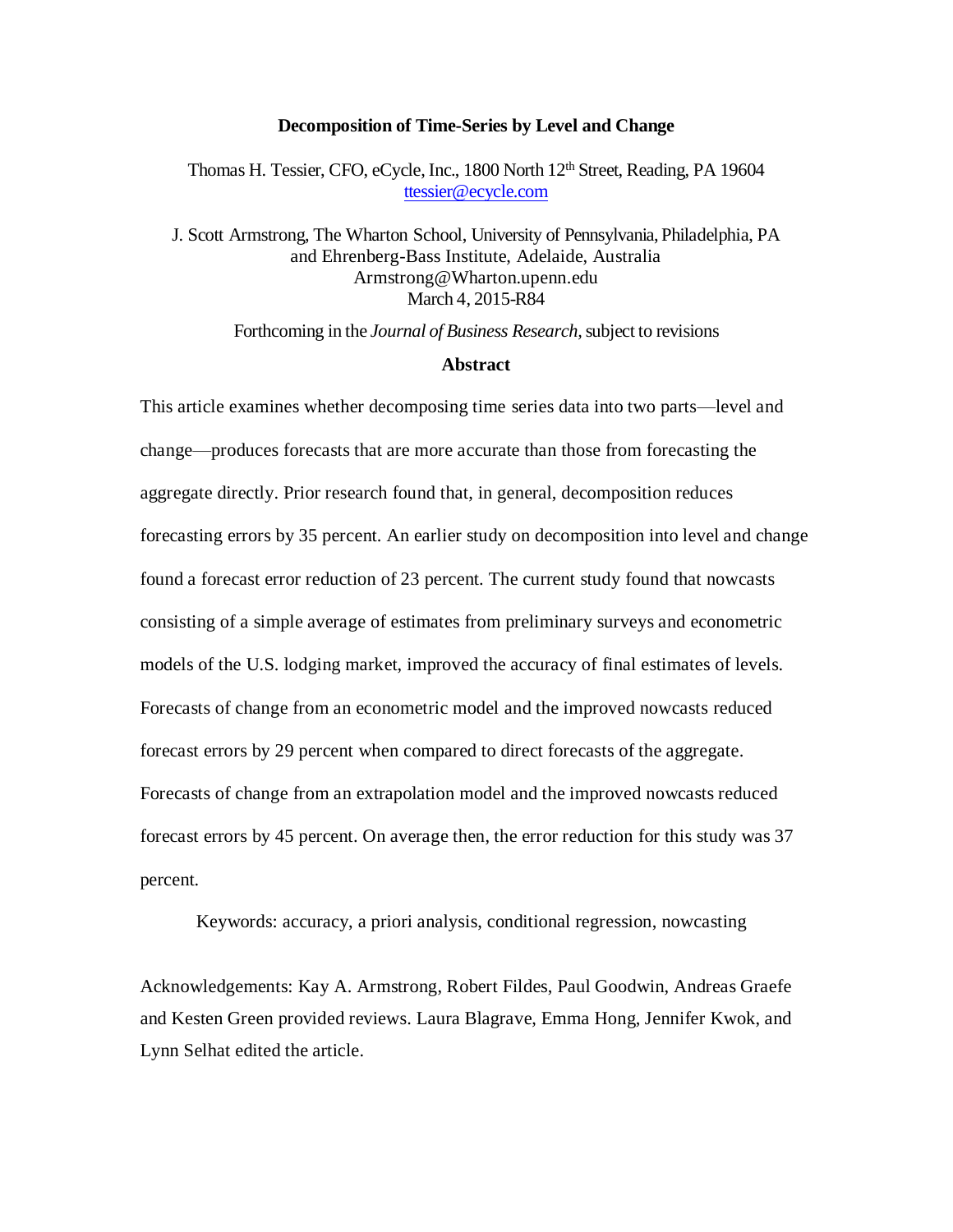## **1. Introduction**

Decomposition for forecasting involves breaking a problem into pieces, forecasting each piece, and then reassembling the forecast pieces. Decomposition allows a forecaster to use different methods and data for each component.

 Decomposition can be multiplicative, such as forecasting sales by forecasting market size and market share, then multiplying the two components. It can also be additive such as to decompose a sales forecast by region, forecast each region, and then add the regional forecasts.

 A meta-analysis by Armstrong, Green and Graefe (2015) found 16 studies prior to this current study that examined reduction in forecast error due to of decomposition. In all studies, decomposition led to improved accuracy. In the eight studies that assessed the amount of improvement, the average error reduction was 35 percent.

This article examines the additive decomposition of time-series data by level and change. Little comparative research has been done on this type of decomposition.

#### **2. Prior research on decomposition by level and change**

Forecasters have long been aware that errors in estimating current levels are common. Morgenstern (1963) describes the problems that economists face in assessing current levels.

The errors in estimating current levels are often substantial. Runkle (1998) analyzes deviations between current and revised estimates of quarterly GDP growth from 1961 to 1996. There were upward revisions of as much as 7.5 percent and downward revisions of as much as 6.2 percent. Obviously, the errors in estimating levels affect the forecasts. For example, Zarnowitz (1967) reports that about 20 percent of the error in predicting the next year's GNP in the U.S. arose from errors in estimating the current U.S. GNP figure. Cole (1969) estimated that 40 percent of the errors for one-year ahead U.S. GNP forecasts are due to errors in estimating the starting level.

Given the concern over the introduction of error due to poor estimation of the current levels, interest in how to improve the estimates—referred to as "nowcasting" —is strong. A Google Scholar search for "nowcasting" in March 2015 found almost 1,700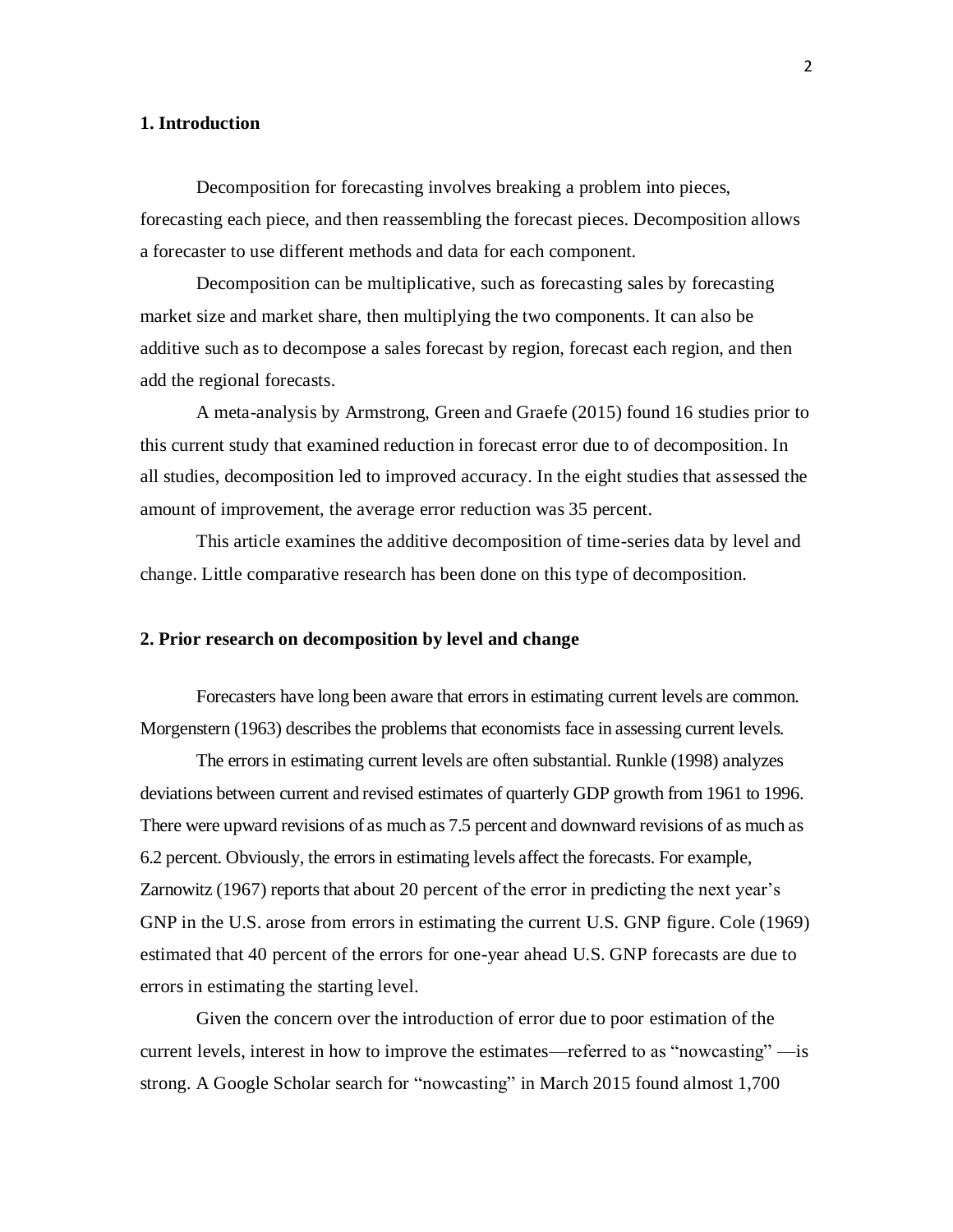hits.

One approach for dealing with errors caused by poor estimation of the current status is to make adjustments. Mechanical adjustments, such as adding one-half of the most recent forecast error to the estimate of current level, is a simple, low cost, and objective approach. Another approach is to use judgmental adjustments as they can include recent information that is not already incorporated into the data, such as recent stock-outs for a product. While McNees (1990) found that judgmental and mechanical adjustments each tend to improve the accuracy of economic forecasts, the improvements were modest. Moreover, judgmental adjustments are risky as they increase the likelihood that biases would be introduced.

A search for studies that assessed the forecasting ability for decomposition using the nowcasting-plus-change found only one such study, Armstrong (1970). That study analyzed annual sales of photographic equipment averaged over 1955–1960 data for 17 countries by using a cross-sectional regression model. The econometric estimates were combined with trade and production data from surveys of producers to provide estimates of the current levels. *Backcasts* (forecasting backwards in time) were then made for average annual sales in 1953–55. One approach started with the survey data and added the changeover time where the change was forecast by an econometric model. Another approach used an average of the estimates from the survey data and the econometric estimates of the current level. The *a priori* weights—two-thirds on survey and one-third on the econometric estimate—reduced the backcast error for 14 of the 17 countries. On average, across the countries, the mean absolute percentage error (MAPE) was reduced from 30 percent to 23 percent, an error reduction of about 25 percent. No matter the weights, the combination was always more accurate than forecasts based on survey data alone.

For a further assessment on the effects of decomposing by level and change, this current study reanalyzes data from an MBA thesis by the first author (Tessier 1974). These data relate to the U.S. lodging market.

#### **3. Testing decomposition using U.S. lodging market data**

The data include room, food, and beverage sales in constant dollars for the U.S.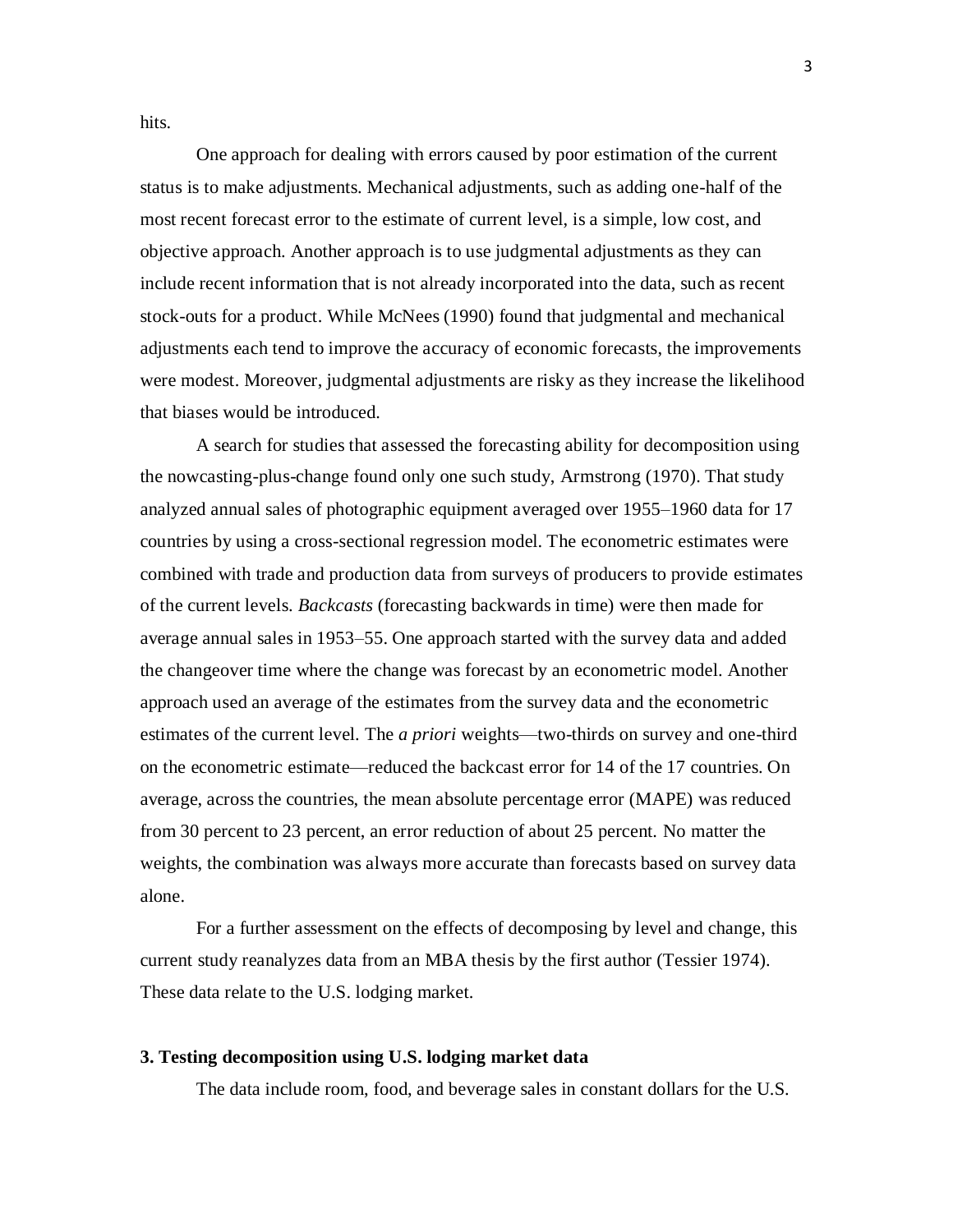lodging market—e.g. hotels, motels, etc.—for 1958 through 1970. The U.S. Department of Commerce conducted annual surveys of lodging sales and published them in the *U.S. Industrial Outlook.* The Department of Commerce used various sources to make its estimates. During 1958, 1963, and 1967, the business census was the primary source. During non-census years, sales were estimated from sample surveys, tax returns, and information from private sources. Estimates of lodging sales were made at the end of each year.

Sales estimates were revised in following years as additional data became available. For example, at the end of 1968, the Department of Commerce estimated that 1968 lodging sales were approximately \$7.3 billion. In 1969, the 1968 estimate was revised to \$7.6 billion. In 1970, it was revised to \$7.1 billion. The most current (1971) and presumably "final" estimate of 1968 lodging sales is \$6.5 billion. In this example, the preliminary estimate of \$7.3 billion made in 1968 was 11.0 percent higher than the final estimate made in 1971. The MAPE of the Department of Commerce's preliminary estimates between 1964-1970 was 11.0 percent.

This study decomposes the Department of Commerce's sales estimates into level and change, and focuses on improvement in nowcasting. The effect that decomposition and nowcasting has on forecast accuracy is then examined. The approach is summarized in the Figure below.

### *3.1 Developing an Econometric Model for Nowcasting*

A number of alternative approaches could be used to estimate the level. This study uses an econometric model. Because few data on the lodging market were available for estimating the coefficients, development of the model relied primarily on estimates from prior econometric studies.

 The first step in the *a priori* analysis was to identify the causal variables relevant to lodging sales. In broad terms, lodging demand is determined by market size, ability to buy, and needs. Given the available data, the following five variables were chosen for the model: U.S. population (market size), corporate profits and lodging rates (ability to buy), and aircraft speed and intercity passenger miles (measures of needs). The model is specified in constant dollars.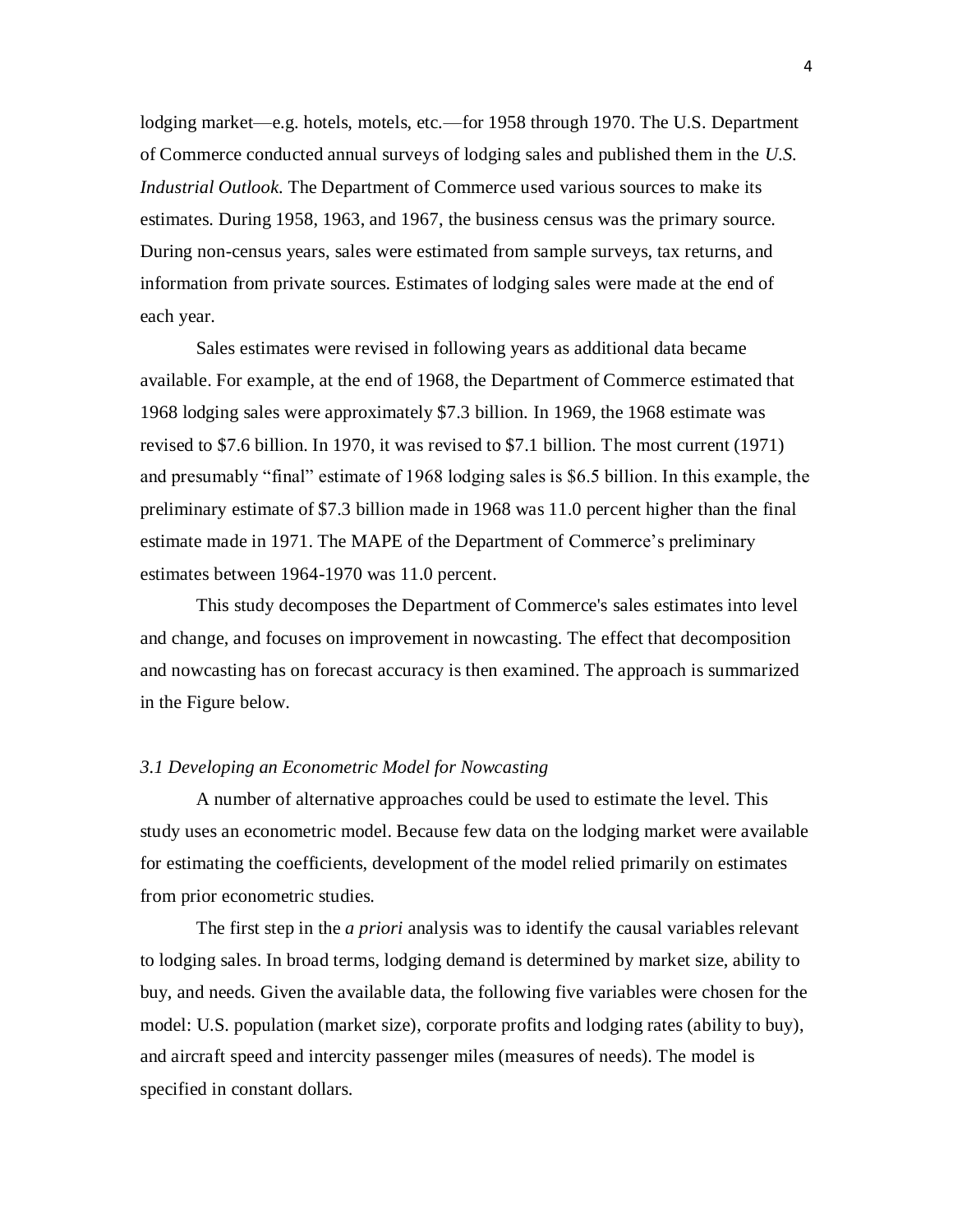# **Figure**

## **Decomposition Testing: Lodging Market**



The direction of each relationship in the model is based on standard economic theory: The coefficients for corporate profits and intercity passenger miles should be positive, while the coefficients for lodging rates and aircraft speed should be negative. The functional form of the model is multiplicative (log-log), which assumes constant elasticities, following standard econometric practice. The effect of market size is fixed a priori at 1.0 by transforming the dependent variable values into per capita figures.

 The ranges of plausible values for each of the four remaining elasticities are subjective estimates based on previous studies on similar products and services (Houthakker and Taylor, 1970). While the subjective estimates are highly uncertain, prior research shows that the accuracy of econometric models is not sensitive to magnitudes of the relationships as estimated by regression analysis. That research began at least as far back as 1971. Graefe (2015) reviews the evidence.

The *a priori* analysis yielded provided a range of subjective estimates of the elasticity of each variable as shown here:

|   |     |                                                  | A priori range        |
|---|-----|--------------------------------------------------|-----------------------|
| B | $=$ | corporate profits per capita in constant dollars | 1.0 to $2.0$          |
| M | $=$ | miles of intercity passenger travel per capita   | $0.6 \text{ to } 1.0$ |
| A | $=$ | lodging rates in constant dollars                | $-0.5$ to $-0.9$      |
| S | $=$ | aircraft speed in miles per hour                 | $-0.4$ to $-0.7$      |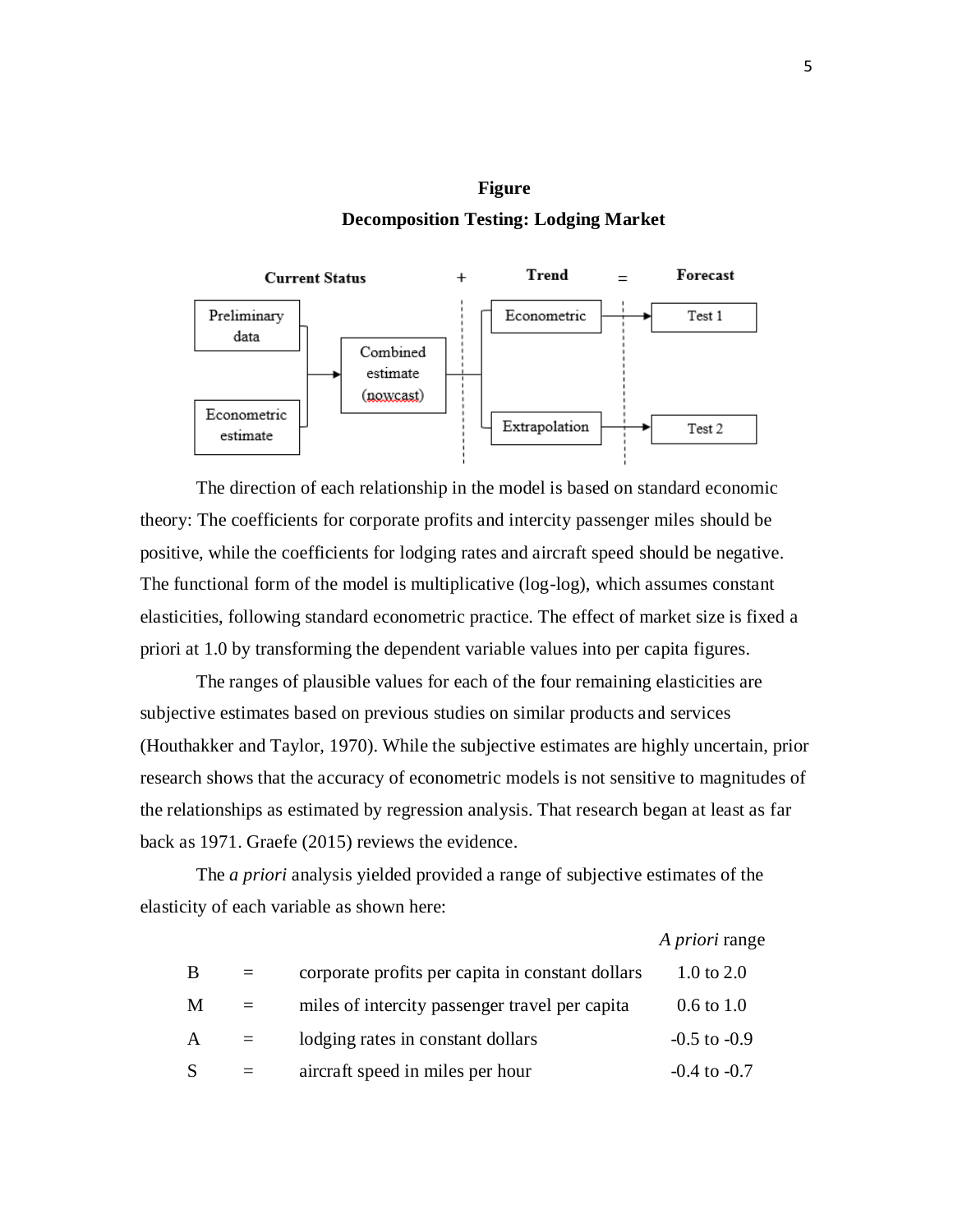Data from 1958 to 1964 (see Table 1) were used to update the model. Note that only seven years of data were available. Revising the model with only seven years of data was possible only by using a priori information. The regression analysis provided an estimate of the constant, and additional information on the coefficients.

| Year | Lodging<br>Sales <sup>a</sup> | Corporate<br>Profits <sup>b</sup> | <b>Intercity</b><br><b>Passenger</b><br>Miles <sup>c</sup> | <b>Lodging</b><br>Rates <sup>d</sup> | Aircraft<br>Speed <sup>e</sup> | Consumer<br><b>Price</b><br>Index <sup>b</sup> | U.S.<br>Population <sup>b</sup> |
|------|-------------------------------|-----------------------------------|------------------------------------------------------------|--------------------------------------|--------------------------------|------------------------------------------------|---------------------------------|
|      | Y                             | B                                 | M                                                          | A                                    | S                              |                                                |                                 |
| 1958 | 3644                          | 22.3                              | 702                                                        | 6.95                                 | 219                            | 0.866                                          | 175                             |
| 1959 | 3996                          | 28.5                              | 763                                                        | 7.40                                 | 223                            | 0.873                                          | 178                             |
| 1960 | 4248                          | 26.7                              | 782                                                        | 7.76                                 | 235                            | 0.883                                          | 181                             |
| 1961 | 4372                          | 27.2                              | 788                                                        | 7.92                                 | 253                            | 0.896                                          | 184                             |
| 1962 | 4616                          | 31.2                              | 815                                                        | 8.27                                 | 274                            | 0.906                                          | 187                             |
| 1963 | 4667                          | 33.1                              | 849                                                        | 8.59                                 | 287                            | 0.917                                          | 189                             |
| 1964 | 5031                          | 38.4                              | 892                                                        | 9.58                                 | 297                            | 0.929                                          | 192                             |

**Table 1: Data on the U.S. lodging market (Final estimates)**

<sup>a</sup> U.S. Department of Commerce, *U.S. Industrial Outlook*. Data in millions of current dollars. <sup>b</sup> Council of Economic Advisors, *Economic Report of the President*. Data on profits are aftertax profits in billions of current dollars. Data on population given in millions. Consumer price index based on  $1967 = 1.00$ .

<sup>c</sup> Automobile Manufacturer's Association, *Automobile Facts and Figures*, Detroit, Michigan. Includes auto, air, bus, and train miles in billions.

<sup>d</sup> Computed from Harris, Kerr, Forster & Co., *Trends in the Hotel Business* and U.S. Census Bureau data; rates represent daily gross income per occupied room in current dollars.

<sup>e</sup> U.S. Department of Transportation, *FAA Statistical Handbook of Aviation*. Data in miles per hour.

\* subjective estimate

A method called "conditional regression analysis" was used to update the coefficients. Wold and Jureen (1953) describe this approach. It was also called a "poor man's Bayesian regression analysis" when used in Armstrong and Grohman, (1972).

The procedure was as follows: First, historical data for each independent variable (corporate profits, intercity passenger miles, rates and speed) were regressed against the dependent variable (lodging sales per capita). Second, results were examined for verification of *a priori* estimates of sign and magnitude of the elasticities. Third, succeeding regressions were run with various parameters fixed, one at a time, based on their original a priori values and from information obtained from previous regression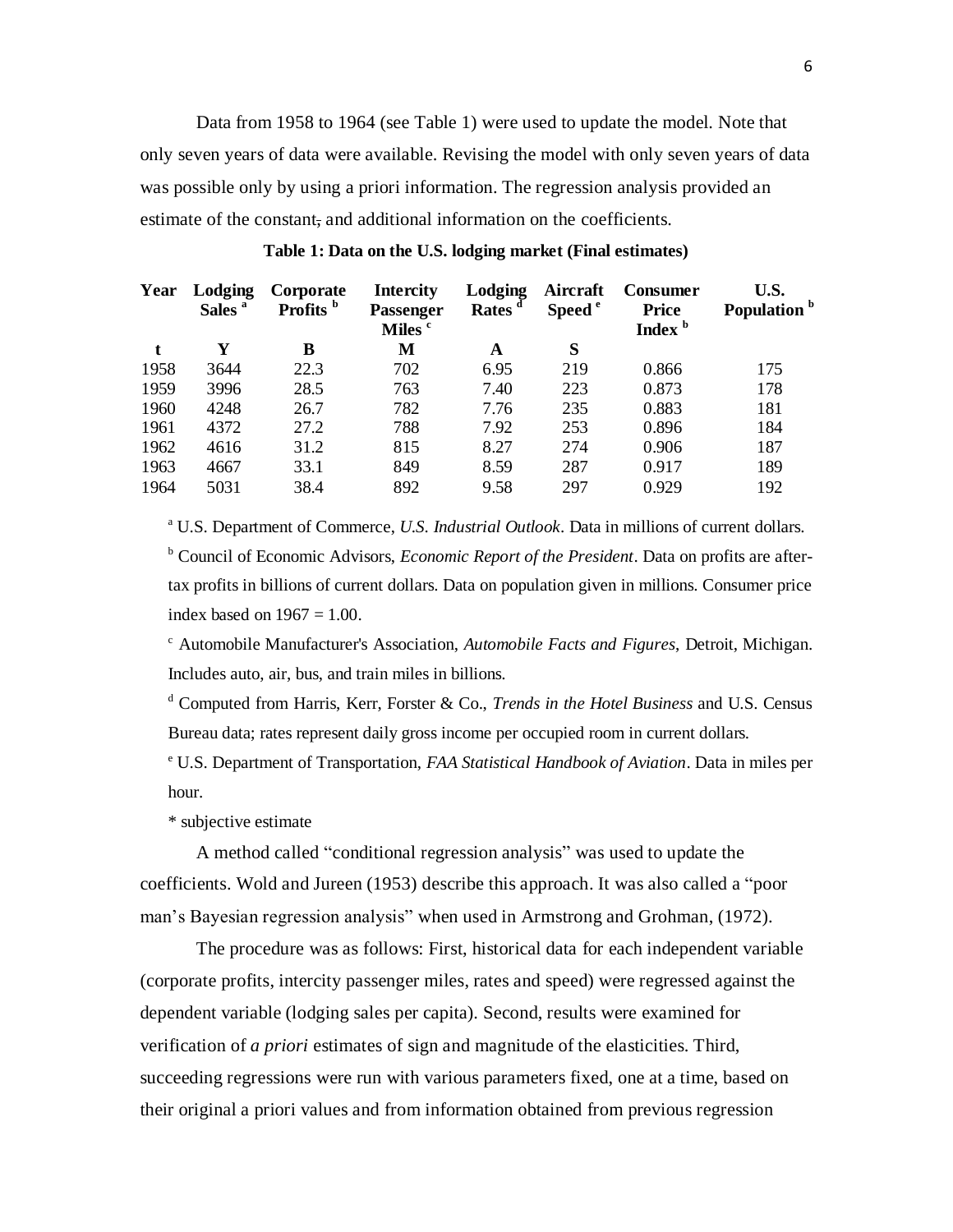runs. The updated model was:

$$
Y_t = 557 * B^{0.9} * M_t^{0.9} * A_t^{-0.6} * S_t^{-0.3}
$$

(See Table 1 for a description of the variables)

# *3.2 Testing the Value of Combining Multiple Methods for Nowcasting*

The econometric estimates for the nowcasts were made for the years 1965 through 1970 by inserting values of the causal variables into the econometric model for the appropriate years. These data, shown in Table 2, are the preliminary estimates that would have been available at the time of the forecasts.

| Data for testing the lodging sales model |                |                  |              |                  |                 |                   |  |
|------------------------------------------|----------------|------------------|--------------|------------------|-----------------|-------------------|--|
|                                          |                | <b>Intercity</b> |              |                  | <b>Consumer</b> |                   |  |
|                                          | Corporate      | <b>Passenger</b> | Lodging      | Aircraft         | <b>Price</b>    | U.S.              |  |
| Year                                     | <b>Profits</b> | <b>Miles</b>     | <b>Rates</b> | <b>Speed</b>     | <b>Index</b>    | <b>Population</b> |  |
|                                          | В              | M                | A            | S                |                 |                   |  |
| 1965                                     | 46.5           | 917              | 9.91         | 314              | 0.945           | 194               |  |
| 1966                                     | 49.9           | 968              | 10.72        | 320              | 0.972           | 197               |  |
| 1967                                     | 46.6           | 1017             | 11.15        | 354              | 1.000           | 199               |  |
| 1968                                     | 47.8           | 1075             | 11.46        | 373              | 1.042           | 201               |  |
| 1969                                     | 44.8           | 1134             | 11.93        | 390              | 1.098           | 203               |  |
| 1970                                     | 40.2           | 1181             | 12.47        | 400 <sup>a</sup> | 1.163           | 205               |  |

| וחו<br>ĸ<br>π |  |
|---------------|--|
|---------------|--|

<sup>a</sup> Subjective estimate Sources and units: Same as in Table 1

Table 3 shows that the survey estimates differed from the final estimates of current status by 10.5 percent, while combinations of the survey estimates and the econometric estimates were off by only 4.4 percent. The difference represents an error reduction of 58 percent for the combination.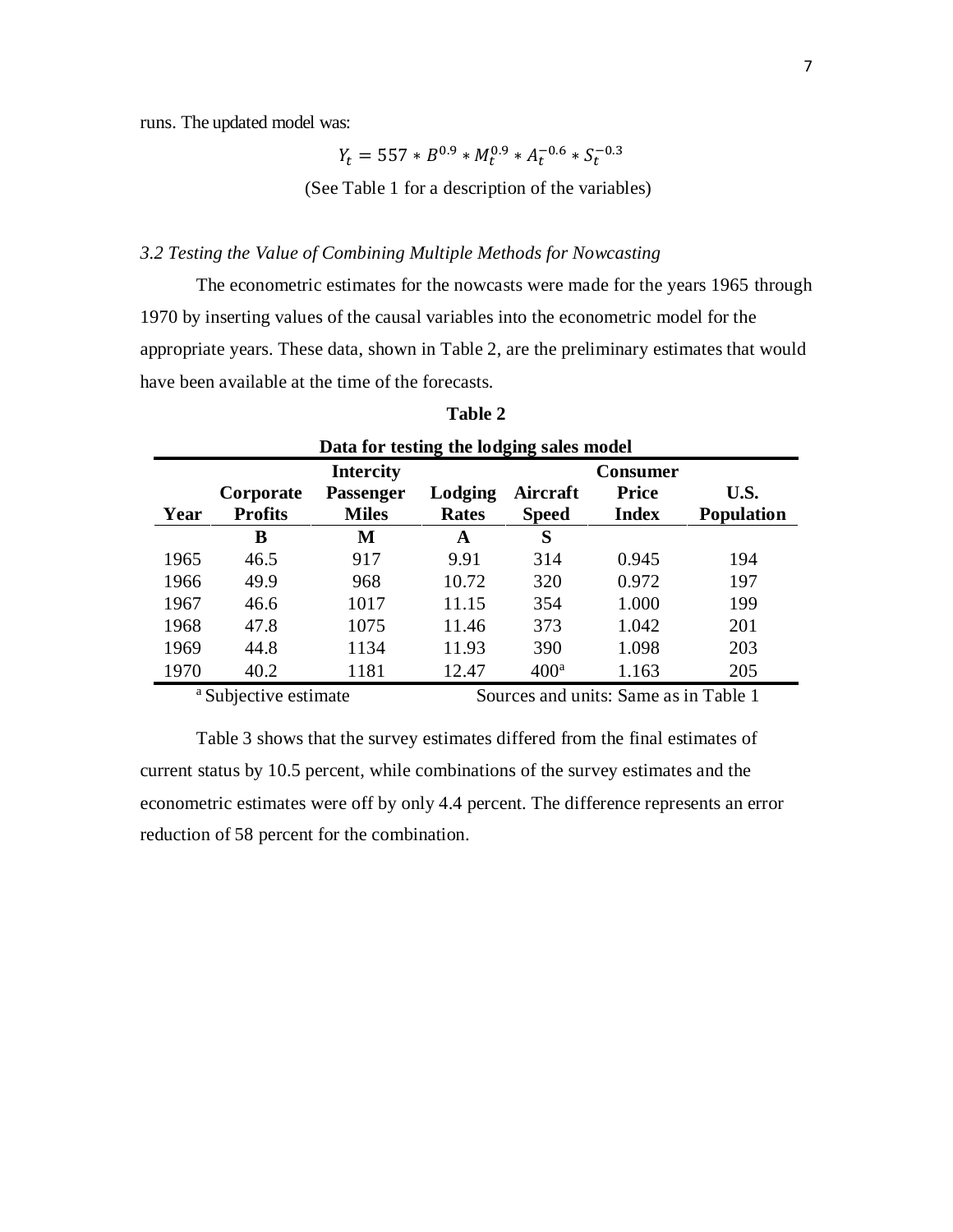#### **Table 3**

| Year    | <b>Preliminary</b><br><b>Survey</b> | <b>Econometric</b><br><b>Model</b> | <b>Combined</b><br><b>Equal Weights</b> |
|---------|-------------------------------------|------------------------------------|-----------------------------------------|
| 1965    | 5.4                                 | 10.2                               | 2.7                                     |
| 1966    | 7.6                                 | 2.6                                | 2.4                                     |
| 1967    | 2.5                                 | 5.8                                | 1.6                                     |
| 1968    | 11.1                                | 0.3                                | 5.9                                     |
| 1969    | 19.4                                | 0.2                                | 10.3                                    |
| 1970    | 16.7                                | 11.9                               | 3.4                                     |
| Average | 10.5                                | 5.2                                | 4.4                                     |

**Errors of survey, econometric, and combined estimates of current lodging sales: Adjusted MAPEs\* (Bolded figures show most accurate forecasts for each year)**

\* Adjusted MAPE =  $|F-A|/((F+A)/2)$  where  $F =$  forecasted value and  $A =$  actual value

## *3.3 Forecasting Tests*

 As shown in the Figure earlier in the paper, two change-forecasting models were devised to test whether the improved estimates of the current levels improve the forecasts of lodging sales: an econometric model (Test 1) and an extrapolation model (Test 2}. Forecasts from the models were derived using econometric estimates for the current level and using equally weighted combinations of the preliminary survey and econometric estimates. The accuracy of those forecasts is compared to that of forecasts from the two models derived using the preliminary survey estimates of the current level only.

 The econometric tchange-forecasting model had a functional form of a multiplicative or log-log model. It consists of the same variables as the nowcasting model, including a scaling constant. This functional form was selected because the exponents can readily be interpreted as the demand elasticities. In addition, the assumption of constant elasticities appears to be a reasonable representation of human behavior. The model used a similar process to that was used for estimating current levels. The coefficients in the model were not updated when each successive starting year is used; only the current sales level is changed. Forecasts of the independent variables are derived from linear extrapolations from data that would have been available at the time of the forecast.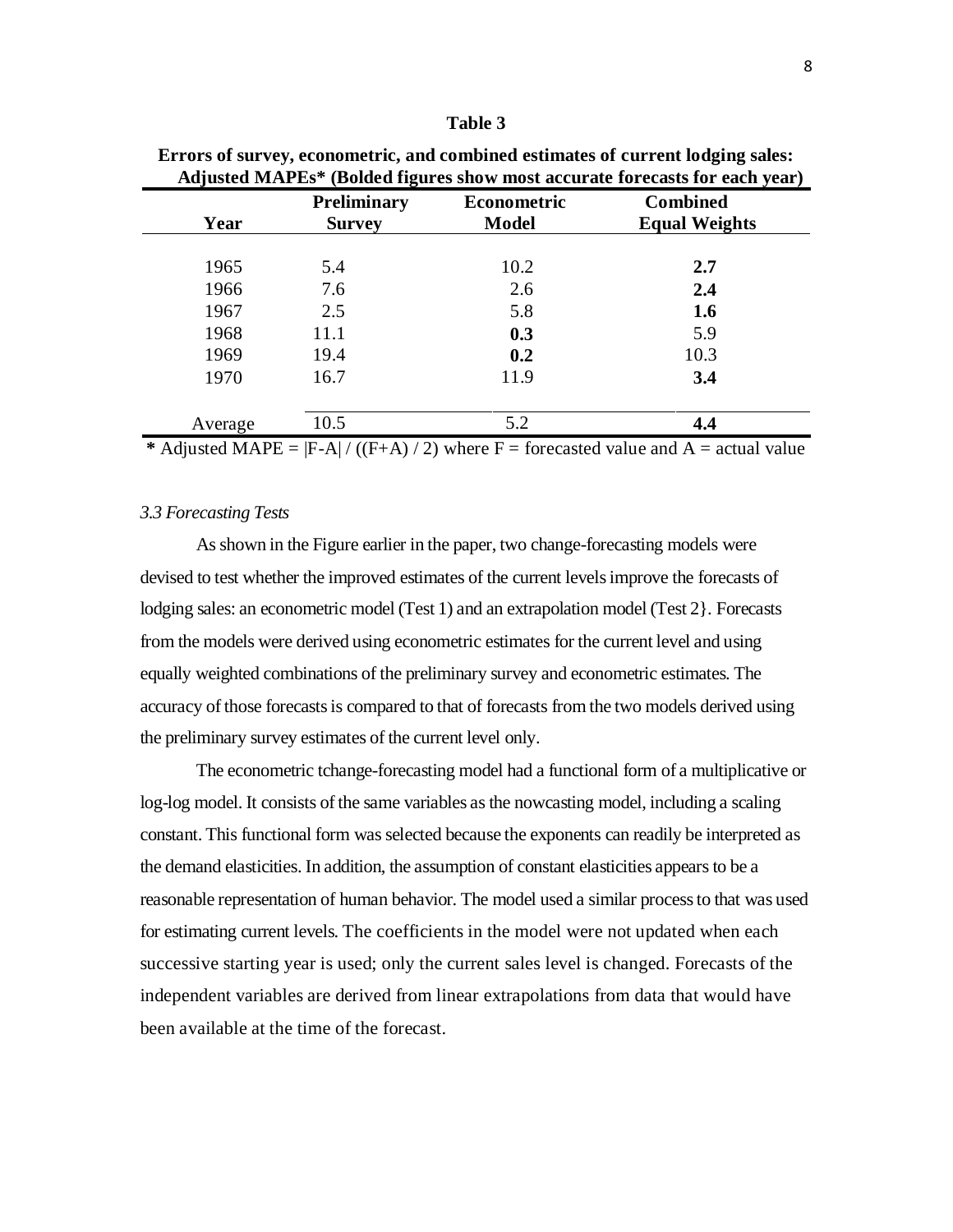$$
Y_{t+f} = (1.01)^f * Y_t * \left(\frac{B_{t+f}}{B_t}\right)^{0.8} * \left(\frac{M_{t+f}}{M_t}\right)^{0.7} * \left(\frac{A_{t+f}}{A_t}\right)^{-0.6} * \left(\frac{S_{t+f}}{S_t}\right)^{-0.5}
$$

(See Table 1 for description of variables and f is the number of years in the future.)

The extrapolation change-forecasting model is the average of forecasts from two sub-models: a constant unit-change model developed from a five-year moving average of the yearly unit changes and a percentage change model developed from a five-year moving average of the yearly percentage changes. Data from 1958 up to the year of the first forecast were used to develop these extrapolations. Then, for the subsequent starting years, data from the years 1965 to 1970 were used to update the extrapolation model. Only data that would have been available at the time of the forecast are used for forecasting.

Forecasts were obtained for the years 1965 through 1970. To obtain a larger sample size, we used successive updating. Thus, current status for 1964 was used to forecast each year through 1970. The 1965 data were then included in the data and the process was repeated and so on until the next-to-last observation was reached. This provided 28 forecasts: seven for a one-year horizon, six for a two-year horizon, and so on.

The econometric forecasting model used in the first test was developed with procedures similar to those used to develop the econometric model for estimating current levels. The coefficients in the model were not updated when each successive starting year was used; only the current sales level was changed. Forecasts of the independent variables were based on linear extrapolations from data that would have been available at the time of the forecast.

The extrapolation forecasting model used in the second test was based on an average forecast from two sub-models: a constant unit change model developed from a five-year moving average of the yearly unit changes and a constant percentage change model developed from a five-year moving average of the yearly percentage changes. Data from 1958 up to the year of the forecast were used to develop these extrapolations. Then as the starting year changed, data from the years 1965 through 1971 were used to update the extrapolation model. Only data that would have been available at the time of the forecast were used for forecasting.

Table 4 presents the Adjusted MAPE for each forecast horizon from 1 to 7 years.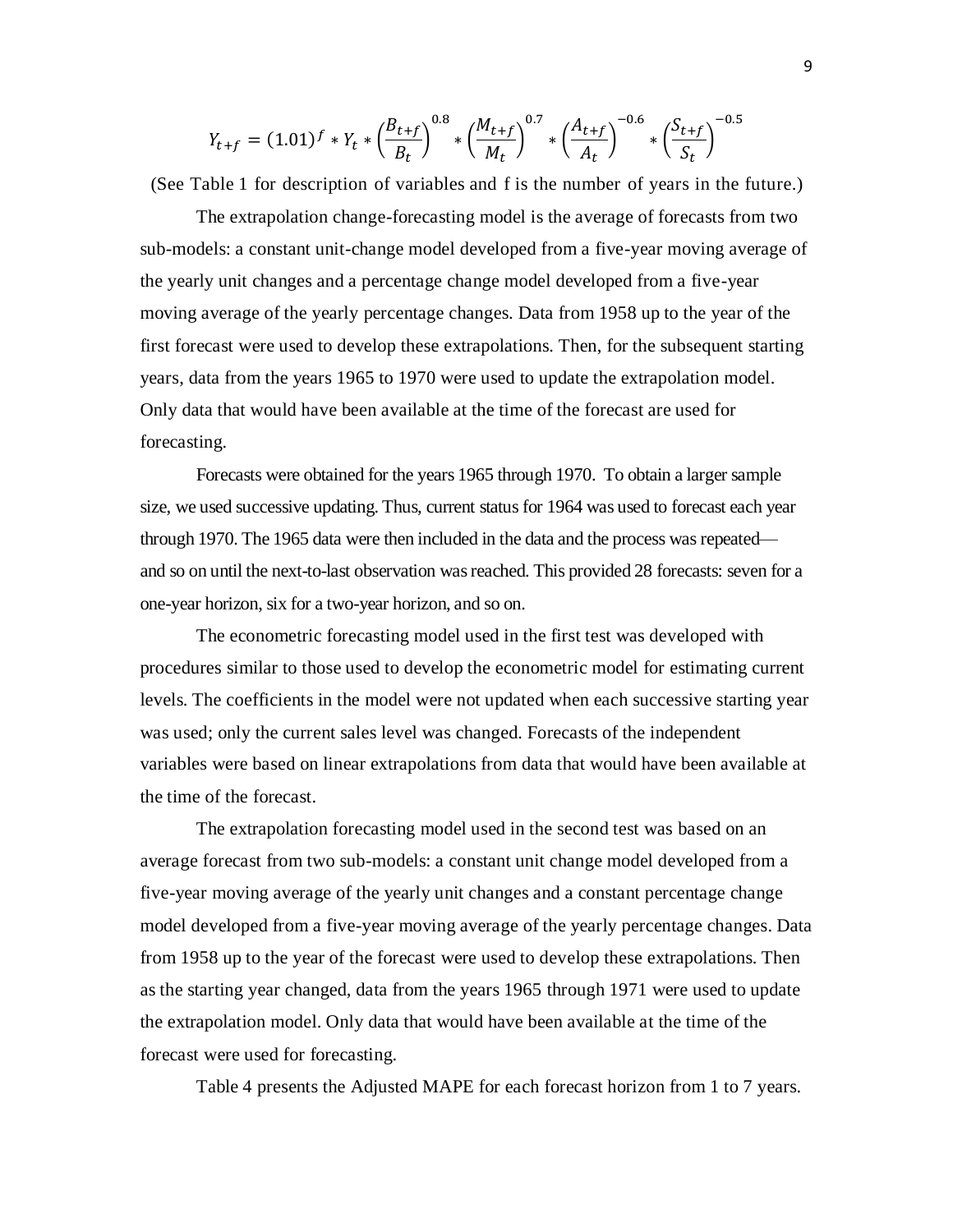The combined estimates yielded a substantial reduction in the forecasting error. The adjusted MAPE was reduced from 15.4 to 11.0 in one test—a 29 percent reduction—and the other led to error reduction from 11.2 to 6.2—a 45 percent reduction.

**Table 4**

|                                     |        |                              |       | Adjusted MAPEs for direct vs. combined estimate of current sales |                              |       |  |  |
|-------------------------------------|--------|------------------------------|-------|------------------------------------------------------------------|------------------------------|-------|--|--|
|                                     |        | Test 1:                      |       |                                                                  | Test 2:                      |       |  |  |
|                                     |        | Econometric model            |       |                                                                  | <b>Extrapolation</b> model   |       |  |  |
|                                     |        | Current status estimated by: |       |                                                                  | Current status estimated by: |       |  |  |
| Horizon, years                      |        | Equal                        |       |                                                                  | Equal                        |       |  |  |
| (Forecasts, N)                      | Survey | Weights                      | Model | Survey                                                           | Weights                      | Model |  |  |
| 1(7)                                | 15.9   | 7.2                          | 4.4   | 11.6                                                             | 6.4                          | 4.3   |  |  |
| 2(6)                                | 18.7   | 11.9                         | 9.9   | 13.3                                                             | 8.4                          | 5.4   |  |  |
| 3(5)                                | 18.0   | 14.8                         | 13.8  | 11.3                                                             | 8.2                          | 6.0   |  |  |
| 4(4)                                | 14.4   | 14.4                         | 14.4  | 8.3                                                              | 5.7                          | 7.1   |  |  |
| 5(3)                                | 10.7   | 12.1                         | 16.8  | 7.8                                                              | 1.7                          | 6.4   |  |  |
| 6(2)                                | 8.3    | 7.8                          | 12.5  | 10.0                                                             | 2.7                          | 5.5   |  |  |
| 7(1)                                | 10.6   | 1.7                          | 6.5   | 18.3                                                             | 3.4                          | 5.8   |  |  |
| Weighted                            |        |                              |       |                                                                  |                              |       |  |  |
| Average*                            | 15.4   | <b>11.0</b>                  | 10.7  | 11.2                                                             | 6.2                          | 5.6   |  |  |
| $*$ Waishted by number of forecasts |        |                              |       |                                                                  |                              |       |  |  |

**\*** Weighted by number of forecasts

#### **4. Summary and conclusions**

Our study of the U.S. lodging market finds that a simple average of preliminary survey estimates and econometric estimates reduced the error in estimating final survey values from 10.5 percent to 4.4 percent, a reduction of 58 percent. A simple average of the two estimates of current status provided nearly optimum results. Any nowcast incorporating information from the econometric estimates was superior to one that used only the preliminary survey estimates.

The primary purpose of this study was to test the effect of decomposition by level and change on the accuracy of forecasts. We conducted two tests, both using the improved nowcasts, but each using a different way of predicting change. Decomposition using the econometric model for forecasting change reduced the adjusted MAPE by 29 percent, and decomposition using the extrapolation for change reduced the adjusted MAPE by 45 percent. Averaging across the tests yielded an error reduction of 37 percent.

The findings are consistent with the Armstrong, Green, and Graefe (2015) estimate of a 35 percent error reduction from decomposition. Nevertheless, little direct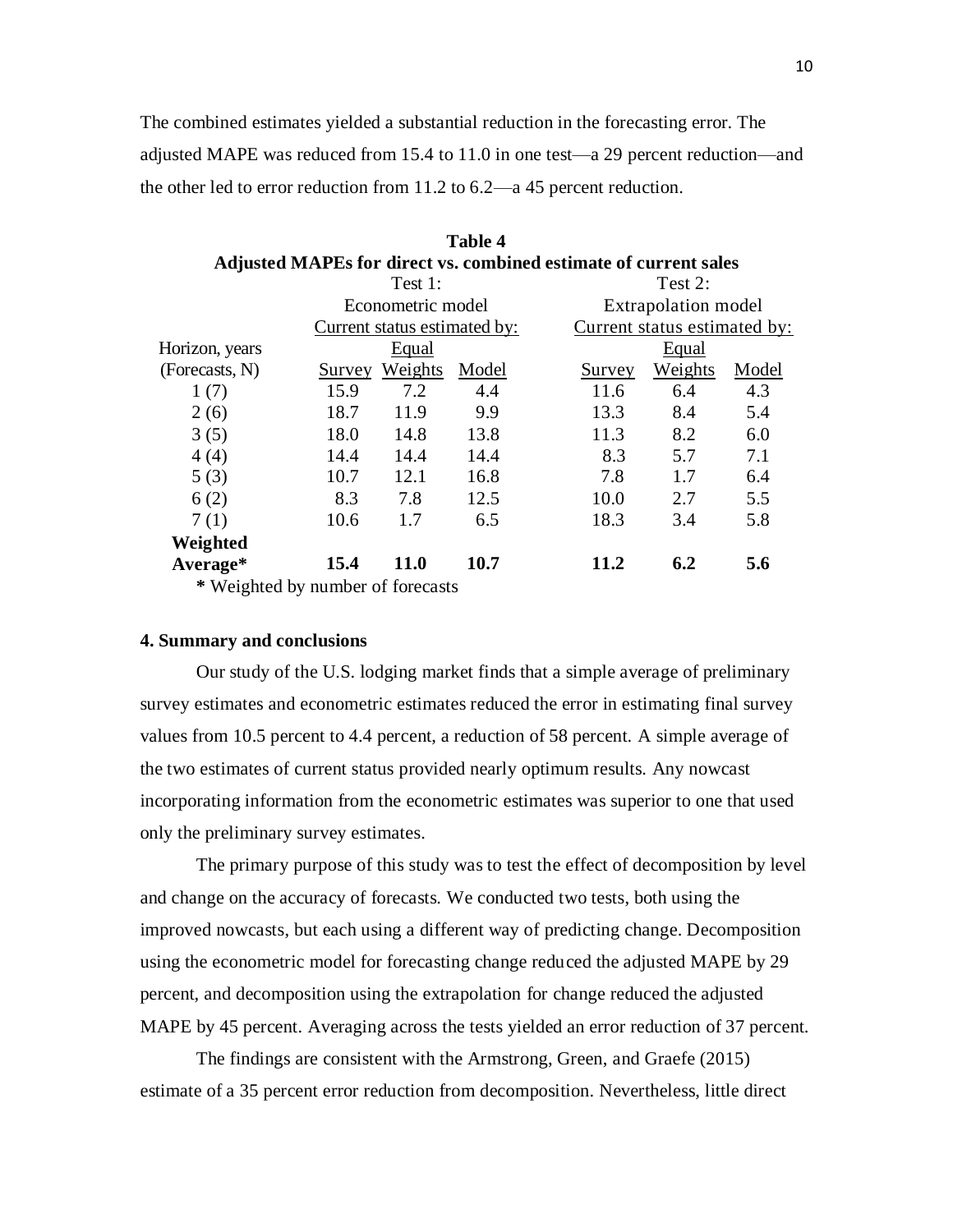comparative research exists on the value of decomposing by level and change, so researchers should be skeptical and conduct studies addressing issues such as the following: Under what conditions is decomposition by level and change most useful? What other procedures can be used effectively for nowcasting and for forecasting change?

Given the evidence to date, decomposition by level and change is expected to improve forecast accuracy. Practitioners forecasting time series would be well advised to consider this decomposition approach.

#### **References**

- Armstrong, J. S. (1970), An application of econometric models to international marketing, *Journal of Marketing Research*, 7 (1970), 190-198.
- Armstrong, J. S., Green, K., & Graefe, A. (2015). The golden rule of forecasting. *Journal of Business Research*, [this issue], xxx–yyy.
- Armstrong, J. S. & Grohman, M. C. (1972), A comparative study of methods for longrange market forecasting, *Management Science*, *19*(2), 211-221.
- Cole, R. (1969), Data errors and forecasting accuracy, in J. Mincer (Ed.), *Economic Forecasts and Expectations: Analyses of Forecasting Behavior and Performance.* New York: National Bureau of economic Research.
- Graefe, A. (2014), Improving forecasts using equally weighted predictors, Forthcoming in the *Journal of Business Research* (this issue).
- Houthakker, H.S. & Taylor, L.D. (1970), *Consumer Demand in the United States, 1929- 1970: Analyses and Projections.* Cambridge: Harvard University Press.
- McNees, S. K. (1990), The role of judgment in macroeconomic forecasting accuracy, *International Journal of Forecasting*, 6, 287-299.\
- Morganstern, O. (1963), *On the Accuracy of Economic Observations*, N. J.: Princeton University Press.
- Runkle, D. E. (1998), Revisionist history: how data revisions distort economic policy research, *Federal Reserve Bank of Minneapolis Quarterly Review, 22*(4), 3-12.
- Tessier, T. H. (1974), *[Conditional Lodging Sale Forecasts Through 1980](http://www.forecastingprinciples.com/images/stories/Tessier1974.pdf)*, Wharton School MBA thesis. [\(http://tinyurl.com/tessier74\)](http://tinyurl.com/tessier74)
- Wold, H. and Jureen, L. (1953), *Demand Analysis: A Study in Econometrics*, New York: John Wiley and Sons, 1953.

Zarnowitz, V. (1967), An appraisal of short-term economic forecasts, Occasional Paper